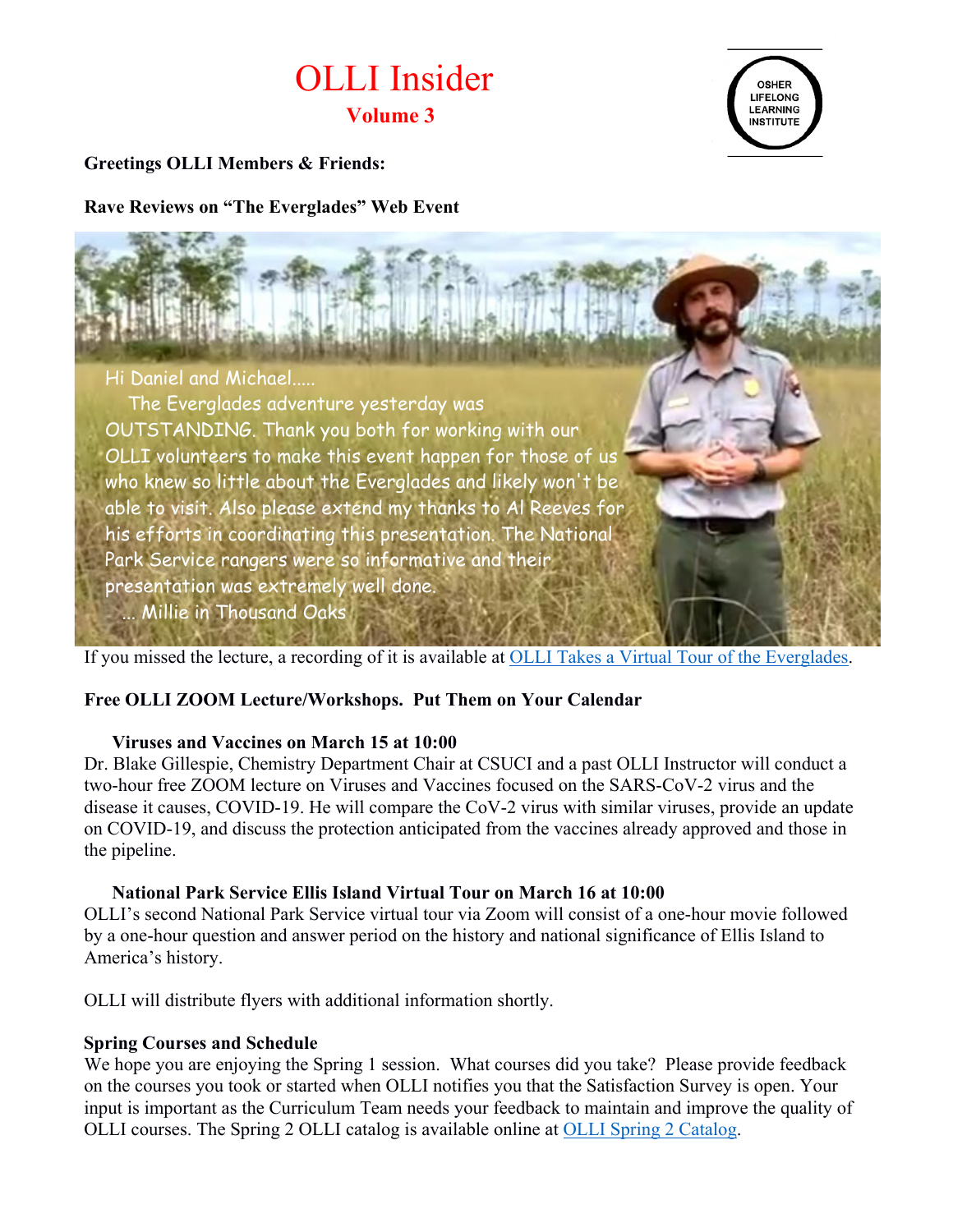|                          |    |    | <b>January</b> |    |    |             |    | <b>February</b> |                |    |    |    |     |                          | <b>March</b> |                 |    |    |    |    |  |    | <b>April</b>      |           |           |           |                 |     |  |  |
|--------------------------|----|----|----------------|----|----|-------------|----|-----------------|----------------|----|----|----|-----|--------------------------|--------------|-----------------|----|----|----|----|--|----|-------------------|-----------|-----------|-----------|-----------------|-----|--|--|
| S.                       | M  |    | W              |    | F  |             | s  | M               |                | W  |    | F  | S   | s                        | M            |                 | w  |    | F. | S  |  | s  | M                 |           | W         |           | Е               |     |  |  |
|                          |    |    |                |    |    | $1 \quad 2$ |    | $\mathbf{1}$    | $\overline{2}$ | 3  | 4  | 5  | 6   |                          | 1            | 2 <sup>1</sup>  | 3  | 4  | 5. | 6  |  |    |                   |           |           | 1         | $\overline{2}$  |     |  |  |
|                          | 4  | 5. | 6              | 7  | 8  | - 9         | 7  | 8               | 9              | 10 | 11 | 12 | 13  |                          | 8            | 9               | 10 | 11 | 12 | 13 |  | 4  | 5                 | 6         |           | 8         | 9               | 10  |  |  |
| 10                       | 11 | 12 | 13             | 14 | 15 | 16          | 14 | 15              | 16             | 17 | 18 | 19 | 20  | 14                       | 15           | 16              | 17 | 18 | 19 | 20 |  | 11 | $12 \overline{ }$ | <b>13</b> | <b>14</b> | <b>15</b> | 16              | -17 |  |  |
| 17                       | 18 | 19 | 20             | 21 | 22 | -23         | 21 | 22              | 23             | 24 | 25 | 26 | -27 | 21                       | 22           | 23 <sup>°</sup> | 24 | 25 | 26 | 27 |  | 18 | 19                | 20        | 21        | 22        | 23 <sup>°</sup> | 24  |  |  |
| 24                       | 25 | 26 | 27             | 28 | 29 | 30          | 28 |                 |                |    |    |    |     | 28                       | 29           | 30 31           |    |    |    |    |  | 25 | 26                | 27        | 28        | 29        | 30              |     |  |  |
| 31                       |    |    |                |    |    |             |    |                 |                |    |    |    |     |                          |              |                 |    |    |    |    |  |    |                   |           |           |           |                 |     |  |  |
| <b>Spring 1 Schedule</b> |    |    |                |    |    |             |    |                 |                |    |    |    |     | <b>Spring 2 Schedule</b> |              |                 |    |    |    |    |  |    |                   |           |           |           |                 |     |  |  |

## **Who's Who in our OLLI Community – Meet Purna Pai, OLLI Member since 2015**



**Purna Pai** is a native of India and came to the United States to do graduate studies in Chemical Engineering fifty years ago. He landed in Michigan and worked there until retirement in 2014, when he moved to Port Hueneme to be close to family, to spend time with his grandchildren, and to enjoy the great SoCal weather. On arrival, Purna didn't know a single soul here. He felt it was important to be physically active, to become socially interactive and to keep his mind active. "As an ardent long-distance runner, I was in good shape, but socializing and learning new things were a definite challenge", Purna admitted.

He fortuitously came upon CSUCI's OLLI program in 2015 and liked that OLLI members shared his social and intellectual needs. Purna said, "I like the

wide range of subjects and the professional instructors. I can absorb as much or as little of the knowledge imparted and not worry about tests."

Purna added, "I am an engineer by profession and my academic career was mainly technical and math oriented and lacked liberal arts and other science courses such as archeology, biology, and astronomy. OLLI provides me opportunities to explore these subjects and expand my horizons." Purna also appreciates the cutting-edge subjects such as artificial intelligence and epigenetics. He looks forward to the resumption of OLLI field trips and he hopes to travel abroad with an OLLI group to explore and learn about different cultures.

Besides OLLI, Purna belongs to the Lions Club and the US Navy League. He volunteers at Food Share, the local food pantry which distributes food to the needy, and at Port Hueneme Historical Society Museum as a docent.

### **Recordings of Spring Courses**

The recorded classes for each course from the two Spring terms will be available three days after the completion of each lesson on the OLLI website at [OLLI Spring 2021 Class Recordings.](https://ext.csuci.edu/programs/professional-community-ed/osher-lifelong-learning-institute/online-courses.htm) Anyone who signed up for unlimited courses can binge on every lesson for every course. Just remember to use the password(s) used to sign on to the Zoom presentation. If you do not remember the password(s), you can contact OLLI by email at [OLLI@csuci.edu](mailto:OLLI@csuci.edu) to obtain your password.

## **OLLI is YOU -- Start Some CI OLLI Online Social Events**

Do you remember the fun you had being with your fellow OLLI members in the classroom, having lunch after class at the Town Center or going to Yolanda's for a meet and greet? Would you like to bring some of that feeling back with online social events while Covid-19 keeps us apart? Would you please help us make these gatherings possible?